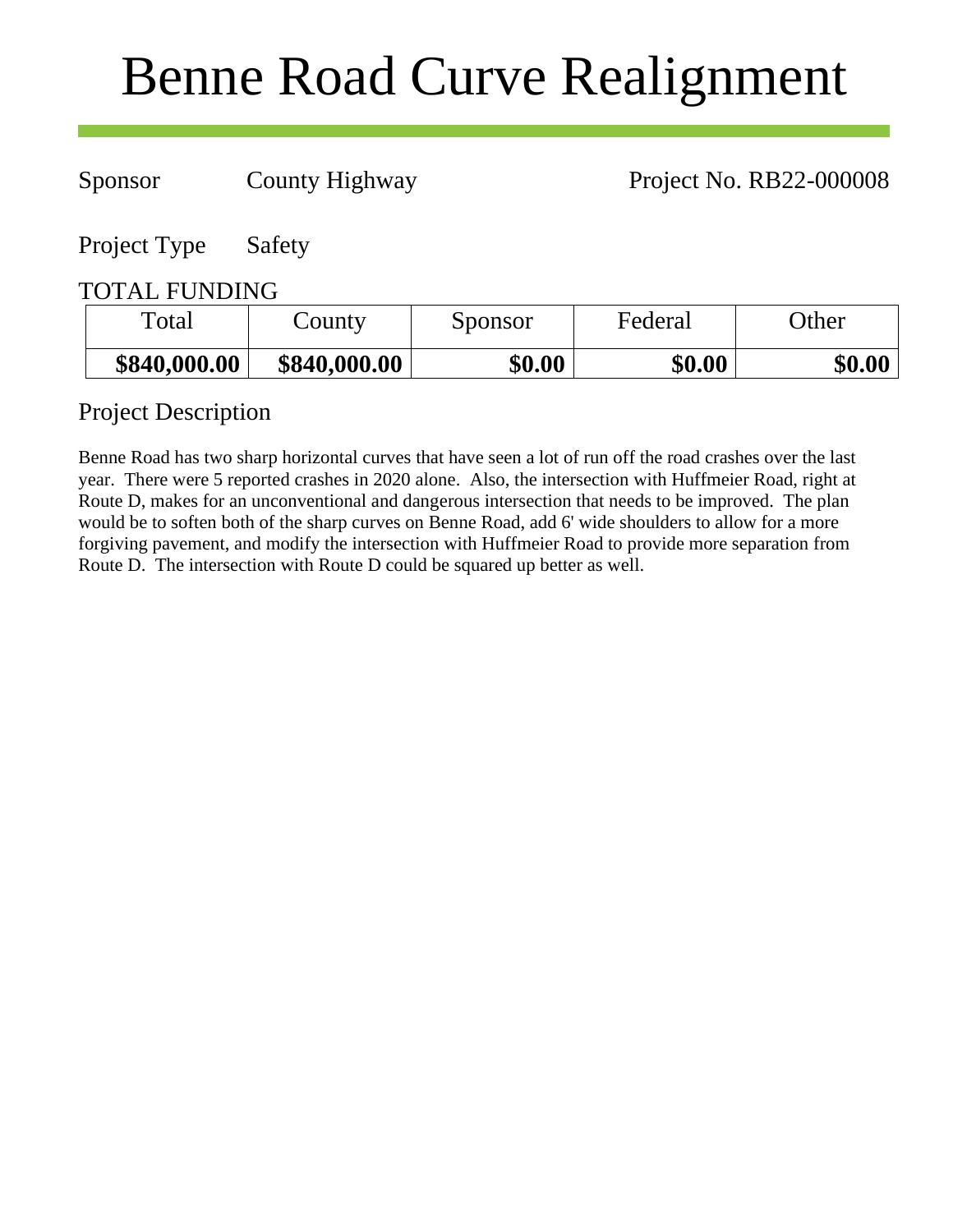

# **Road Board Application**

### **PROJECT INFORMATION**

| Permit #:                                                        | RB22-000008                                       |                |                     | Project Type:<br>Safety.      |                |
|------------------------------------------------------------------|---------------------------------------------------|----------------|---------------------|-------------------------------|----------------|
| Name:                                                            | Benne Road Curve Realignment                      |                |                     |                               |                |
| Limits:                                                          | From Route D to 0.46 miles east                   |                |                     |                               |                |
| Lane Miles:                                                      | 0.92                                              |                |                     |                               |                |
| <b>Federal Functional Classification:</b>                        | 5 - Local                                         |                |                     |                               |                |
| Anticipated useful life of the<br>proposed improvements (years): | 20                                                |                |                     | Estimated date of completion: | 12/31/2025     |
| <b>Safety Information</b>                                        |                                                   |                |                     |                               |                |
| <b>Traffic Volume ADT:</b>                                       | Existing 920                                      | 1500<br>Future |                     |                               |                |
| Crashes last 3 years:                                            | <b>Total crashes</b>                              | Fatal 0        | Serious injury<br>3 | Damage Only 3                 |                |
| <b>Anticipated Crash Reduction Factor:</b>                       | 0.465                                             |                |                     |                               |                |
| <b>Crash Modification Factor (CMF)</b>                           |                                                   |                | Crash Type          |                               | No. of Crasher |
|                                                                  | #10264- H Radius = $0.874$<br>CME <sub>1</sub>    |                |                     | Run off road                  | 5              |
|                                                                  | $\#9830$ - Edge Rumble = 0.75<br>CMF <sub>2</sub> |                |                     | Run off road                  | 5              |
|                                                                  | $#5402$ - Pave Shldr = 0.71<br>CMF <sub>3</sub>   |                |                     | Run off road                  | 5              |

### **PROJECT DESCRIPTION**

Benne Road has two sharp horizontal curves that have seen a lot of run off the road crashes over the last year. There were 5 reported crashes in 2020 alone. Also, the intersection with Huffmeier Road, right at Route D, mak for an unconventional and dangerous intersection that needs to be improved. The plan would be to soften both of the sharp curves on Benne Road, add 6' wide shoulders to allow for a more forgiving payement, and modify the i

#### **CONTACT INFORMATION**

**Sponsoring Agency: Contact Person Name:** Title: **Telephone Number:** E-mail Address: **SIGNATURE** 

in 1200

signature

St. Charles County Highway Department Chris Bostic (636) 949-7305 chostic@seemo.org

 $3|29|22$ date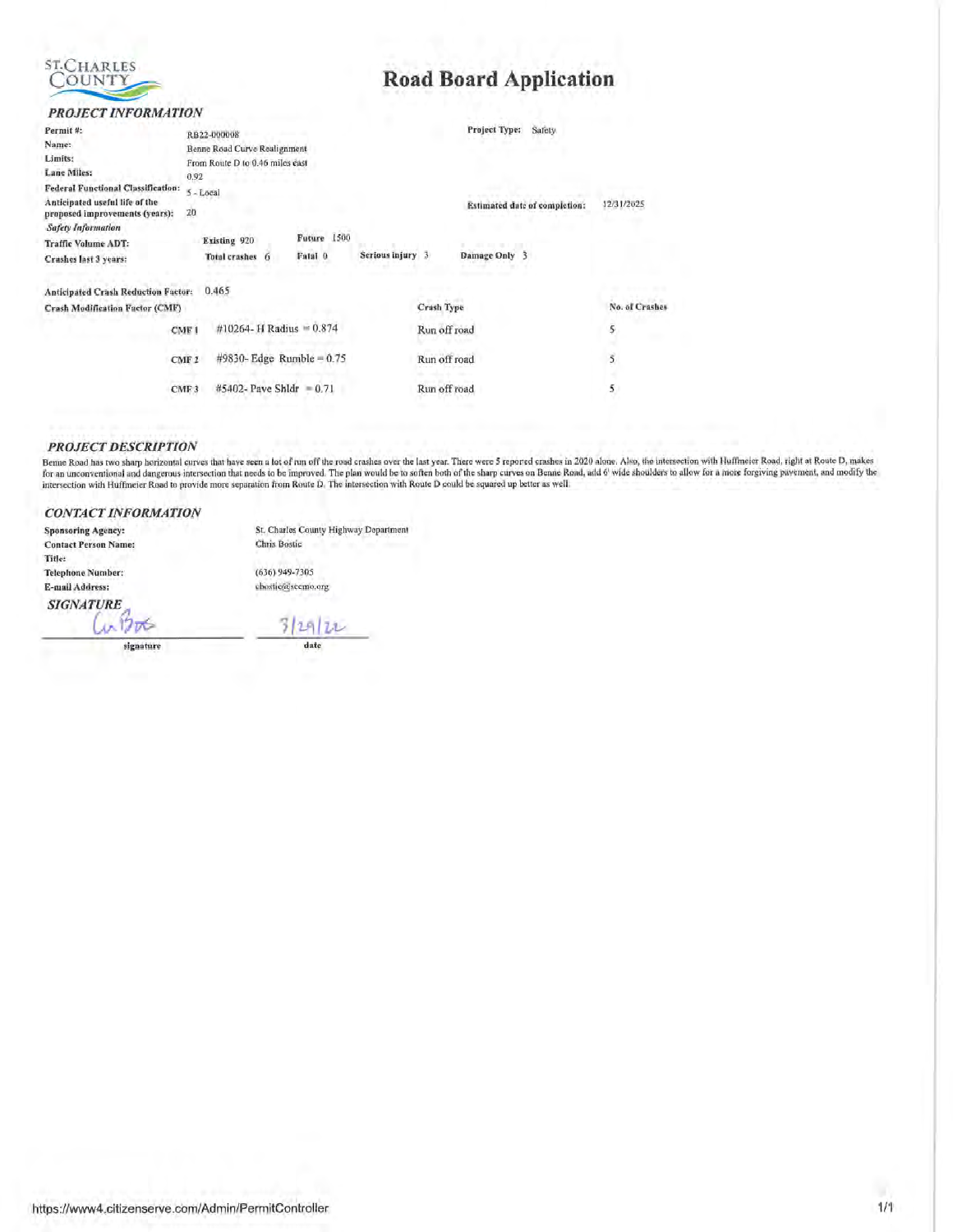

# ST.CHARLES HIGHWAY<br>DEPARTMENT

FROM ROUTE D TO 0.46 MILES EAST THROUGH THE TWO SHARP TURNS ON BENNE RD PROJECT LENGTH: 0.46 MILES

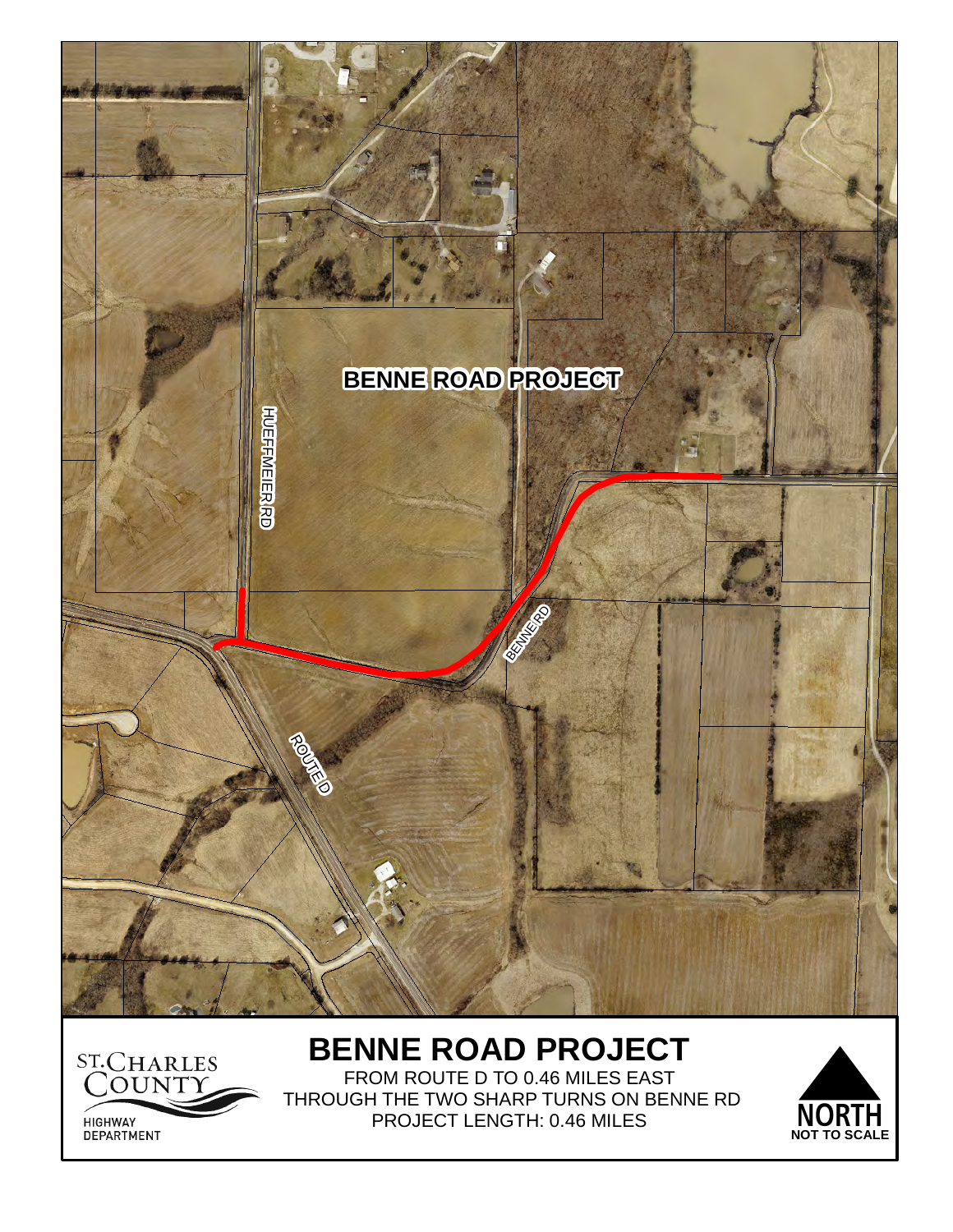# ST. CHARLES COUNTY ROAD BOARD

### 2023 - 2025 TIP FINANCIAL WORKSHEET

### BENNE ROAD

| <b>FUNDING FOR IMPROVEMENTS</b> |              |         |         |        |              |
|---------------------------------|--------------|---------|---------|--------|--------------|
|                                 | County       | Sponsor | Federal | Other  | Total        |
| Design                          | \$75,000.00  | \$0.00  | \$0.00  | \$0.00 | \$75,000.00  |
| <b>Utility Relocations</b>      | \$25,000.00  | \$0.00  | \$0.00  | \$0.00 | \$25,000.00  |
| Right-of-Way                    | \$100,000.00 | \$0.00  | \$0.00  | \$0.00 | \$100,000.00 |
| Construction                    | \$640,000.00 | \$0.00  | \$0.00  | \$0.00 | \$640,000.00 |
| <b>TOTAL</b>                    | \$840,000.00 | \$0.00  | \$0.00  | \$0.00 | \$840,000.00 |
| PERCENT (%)                     | 100.00%      | 0.00%   | 0.00%   | 0.00%  | 100.00%      |
|                                 |              |         |         |        |              |
| <b>FINANCIAL PLAN</b>           |              |         |         |        |              |
| <b>Design</b>                   | County       | Sponsor | Federal | Other  | Total        |
| 2023                            | \$75,000.00  |         |         |        | \$75,000.00  |
| 2024                            |              |         |         |        | \$0.00       |
| 2025                            |              |         |         |        | \$0.00       |
| <b>Utility Relocations</b>      | County       | Sponsor | Federal | Other  | Total        |
| 2023                            |              |         |         |        | \$0.00       |
| 2024                            | \$25,000.00  |         |         |        | \$25,000.00  |
| 2025                            |              |         |         |        | \$0.00       |
| <b>Right-of-Way</b>             | County       | Sponsor | Federal | Other  | Total        |
| 2023                            |              |         |         |        | \$0.00       |
| 2024                            | \$100,000.00 |         |         |        | \$100,000.00 |
| 2025                            |              |         |         |        | \$0.00       |
| <b>Construction</b>             | County       | Sponsor | Federal | Other  | Total        |
| 2023                            |              |         |         |        | \$0.00       |
| 2024                            |              |         |         |        | \$0.00       |
| 2025                            | \$640,000.00 |         |         |        | \$640,000.00 |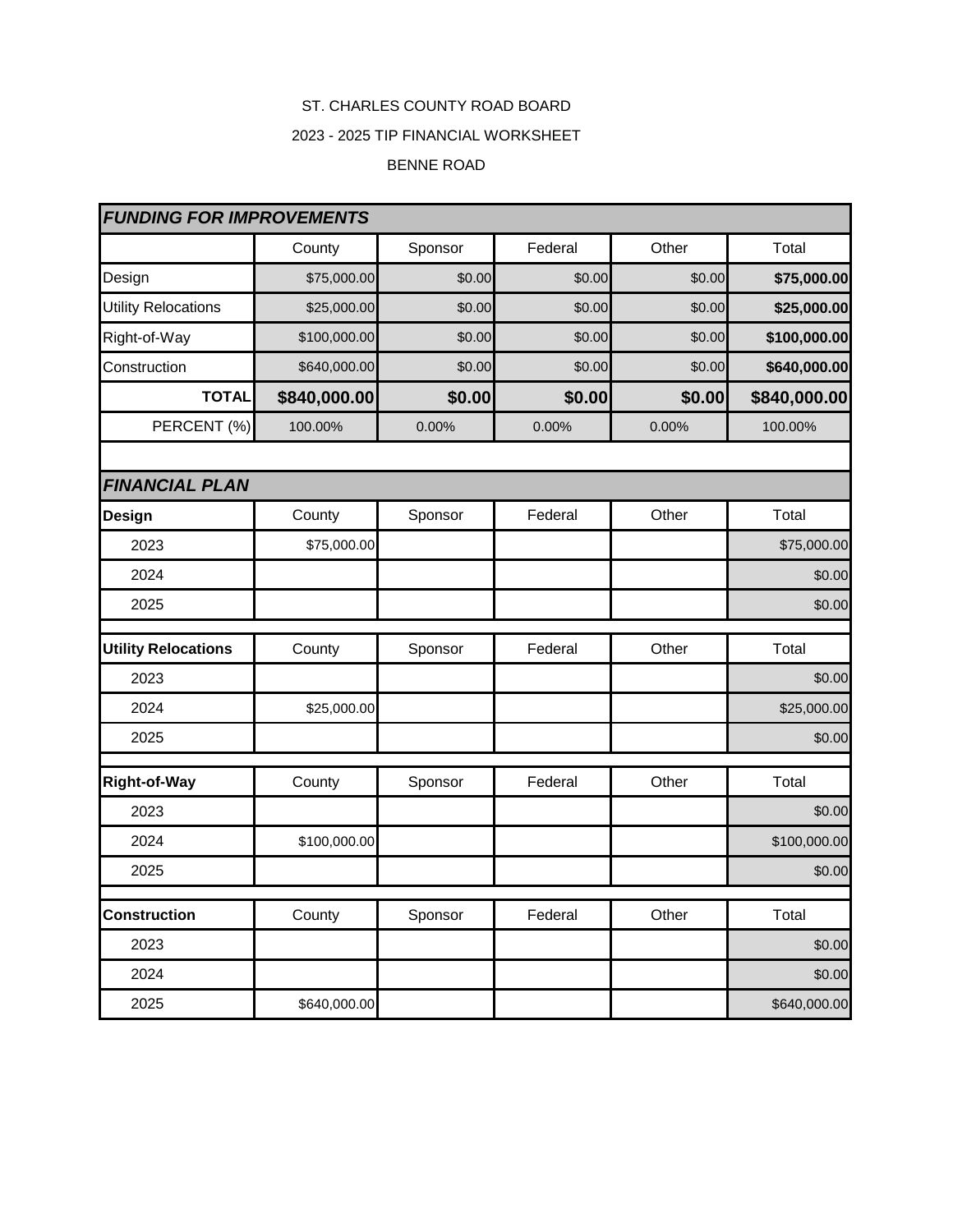## **Estimate of Project Costs**

#### **Project Sponsor: Project Title: Date: 3/15/2022 Saint Charles County Highway Department Benne Road**

| <b>Specific Roadway Items</b>                                           |                 |                     |                  |                   |               |
|-------------------------------------------------------------------------|-----------------|---------------------|------------------|-------------------|---------------|
| Item                                                                    | <b>Quantity</b> | Unit                |                  | <b>Unit Price</b> | <b>Amount</b> |
| <b>Clearing and Grubbing</b>                                            | 1               | Lump Sum            | \$               | 10,000.00         | \$10,000.00   |
| Removal of Improvements                                                 | 1               | Lump Sum            | \$               | 15,000.00         | \$15,000.00   |
| Mobilization                                                            | 1               | Lump Sum            | \$               | 30,000.00         | \$30,000.00   |
| Surveying                                                               | 1               | Lump Sum            | \$               | 10,000.00         | \$10,000.00   |
| Earthwork                                                               | 5000            | <b>Cubic Yards</b>  | \$               | 12.00             | \$60,000.00   |
| <b>Retaining Walls</b>                                                  | 0               | <b>Square Feet</b>  | \$               | 25.00             | \$0.00        |
| 4" Aggregate Base                                                       | 6700            | <b>Square Yards</b> | \$               | 6.00              | \$40,200.00   |
| <b>Widened Pavement:</b><br>Lane widening to 12' lanes,<br>6' shoulders | 1900            | <b>Square Yards</b> | \$               | 40.00             | \$76,000.00   |
| Full Depth New Pavement:<br>2-12' lanes, 6' shoulders                   | 4800            | <b>Square Yards</b> | \$               | 40.00             | \$192,000.00  |
| Driveways/Side street                                                   | 400             | Square Yards        | \$               | 35.00             | \$14,000.00   |
| <b>Curb and Gutter</b>                                                  | 0               | Linear Feet         | \$               | 20.00             | \$0.00        |
| <b>Box Culvert</b>                                                      | 0               | Lump Sum            | \$               | 50,000.00         | \$0.00        |
| <b>Crossroad Drainage</b>                                               | 1               | Lump Sum            | $\overline{\xi}$ | 20,000.00         | \$20,000.00   |
| <b>Traffic Control</b>                                                  | 1               | Lump Sum            | \$               | 15,000.00         | \$15,000.00   |
| Roundabout/Signal                                                       | 0               | Each                | \$               | 200,000.00        | \$0.00        |
| <b>Erosion Control</b>                                                  | $\mathbf{1}$    | Lump Sum            | \$               | 7,500.00          | \$7,500.00    |
| <b>Temporary Pavement</b>                                               | 200             | <b>Square Yards</b> | \$               | 30.00             | \$6,000.00    |
| Sodding                                                                 | 0               | <b>Square Yards</b> | \$               | 5.00              | \$0.00        |
| Seeding                                                                 | 2.2             | Acres               | \$               | 4,000.00          | \$8,800.00    |
| <b>Pavement Markings</b>                                                | 4800            | Linear Feet         | \$               | 1.00              | \$4,800.00    |
|                                                                         |                 |                     |                  |                   | \$0.00        |
|                                                                         |                 |                     |                  | <b>SUBTOTAL</b>   | \$509,300.00  |

| Specific Bicycle Items |          |      |                   |        |
|------------------------|----------|------|-------------------|--------|
| <b>Item</b>            | Quantity | Unit | <b>Unit Price</b> | Amount |
|                        |          |      |                   | 00l    |
|                        |          |      |                   | 0.005  |
|                        |          |      | <b>SUBTOTAL</b>   | 0.00l  |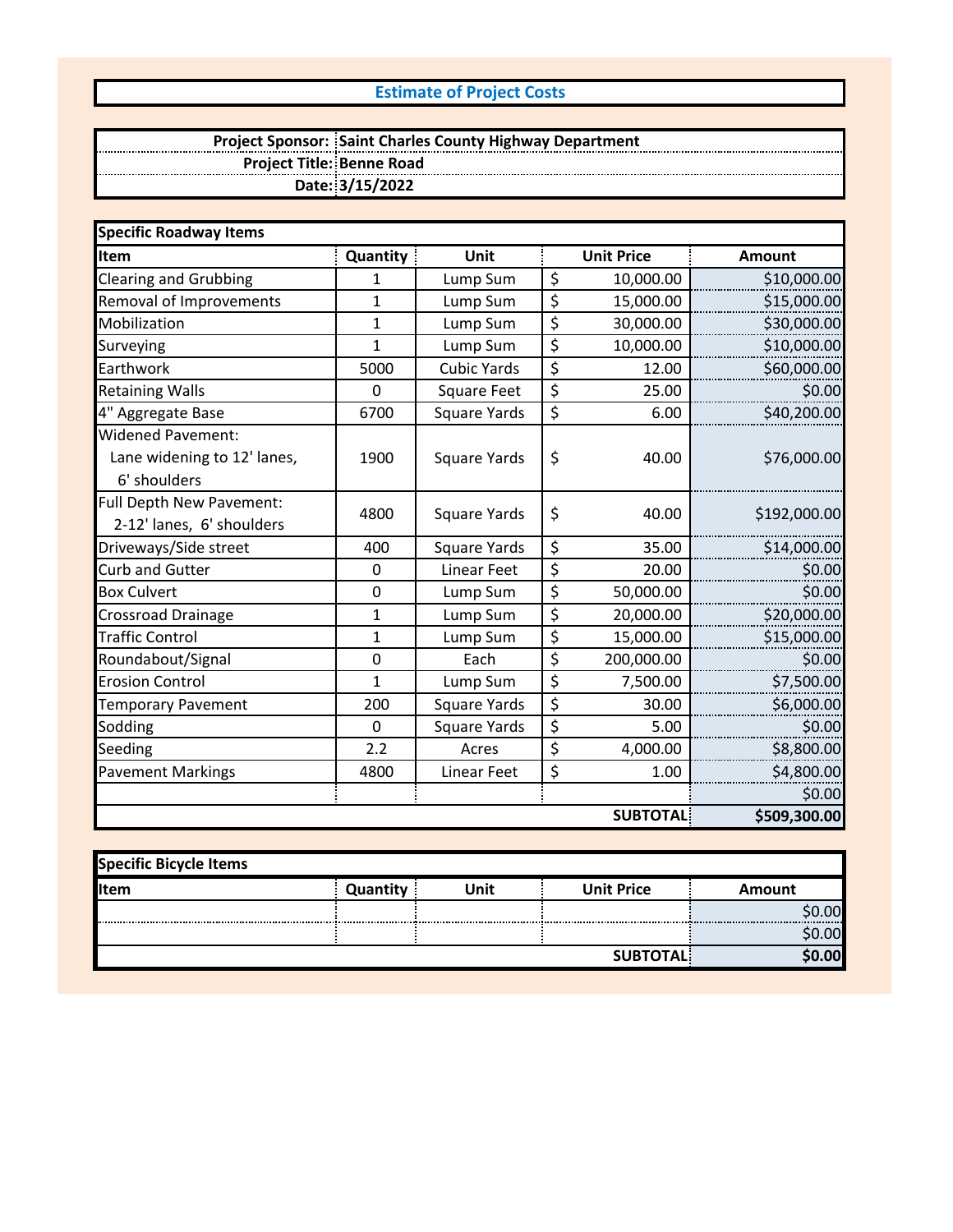| <b>Specific Pedestrian Items</b> |          |              |  |                   |         |
|----------------------------------|----------|--------------|--|-------------------|---------|
| <b>I</b> Item                    | Quantity | <b>Unit</b>  |  | <b>Unit Price</b> | Amount  |
| 5 Foot Wide Sidewalks            |          | Square Yards |  | 40.00             | \$0.00l |
| 10 Foot Wide Multi-Use Path      |          | Square Yards |  | 18.00             | \$0.00  |
|                                  |          |              |  |                   | \$0.00  |
|                                  |          |              |  |                   | \$0.00  |
|                                  |          |              |  |                   | \$0.00  |
|                                  |          |              |  |                   | \$0.00  |
|                                  |          |              |  | <b>SUBTOTAL</b>   | \$0.00l |

| <b>Specific Transit Items</b> |          |      |                   |        |
|-------------------------------|----------|------|-------------------|--------|
| <b>I</b> Item                 | Quantity | Unit | <b>Unit Price</b> | Amount |
|                               |          |      |                   | \$0.00 |
|                               |          |      | <b>SUBTOTAL</b>   | \$0.00 |

| <b>Miscellaneous Other Items</b> |          |          |                   |                  |
|----------------------------------|----------|----------|-------------------|------------------|
| <b>I</b> Item                    | Quantity | Unit     | <b>Unit Price</b> | <b>Amount</b>    |
| <b>Utility Relocations</b>       |          | Lump Sum | \$25,000.00       | \$25,000.00      |
|                                  |          |          |                   | .00 <sub>l</sub> |
|                                  |          |          |                   | .00 <sub>l</sub> |
|                                  |          |          |                   | \$0.00           |
|                                  |          |          | <b>SUBTOTAL</b>   | \$25,000.00      |

| <b>Construction Cost Total:</b> | \$534,300.00 |
|---------------------------------|--------------|
| Contingency (20%)               | \$106,860.00 |
| Inflation (4%)                  | \$21,380.00  |
| <b>Preliminary Engineering!</b> | \$75,000.00  |
| Right-of-Way                    | \$100,000.00 |
| <b>Project Total (rounded)</b>  | \$840,000.00 |
|                                 |              |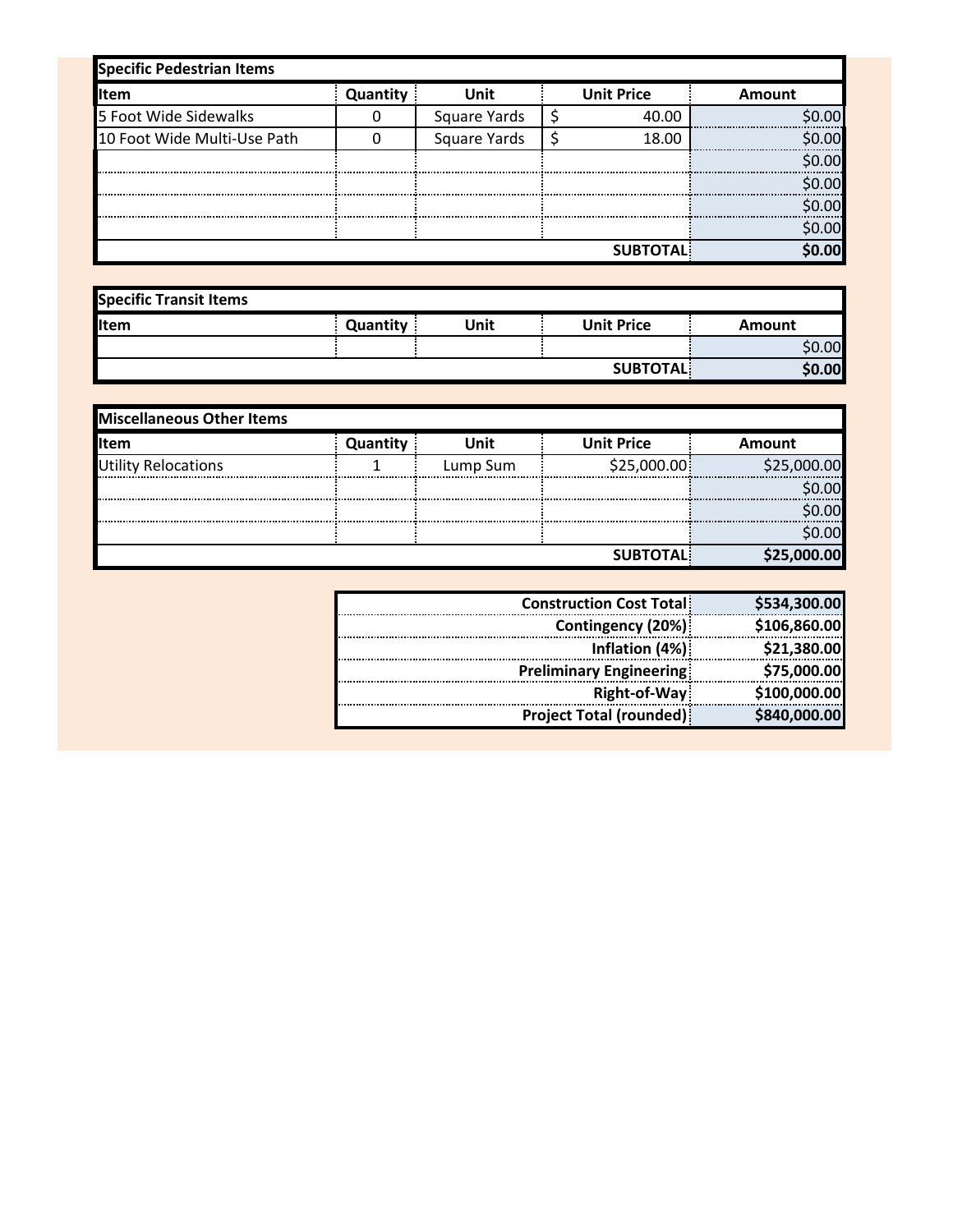### Benne Rd

| Project Schedule                                                                           | <b>Start Date</b><br>(MO/YR) | <b>Finish Date</b><br>(MO/YR) |
|--------------------------------------------------------------------------------------------|------------------------------|-------------------------------|
| Receive Notification of Funding                                                            | 11/22                        | 11/22                         |
| <b>Consultant Selection</b>                                                                | 12/22                        | 1/23                          |
| <b>Award Engineering Services Contract</b>                                                 | 1/23                         | 1/23                          |
| <b>Obtain Environmental Clearances</b>                                                     | 1/23                         | 5/24                          |
| Public Meeting/Hearing                                                                     | 9/23                         | 9/23                          |
| Develop and Submit Preliminary Plans                                                       | 1/23                         | 9/23                          |
| Preliminary Plans Approved                                                                 | 10/23                        | 11/23                         |
| Develop and Submit Right-of-Way Plans                                                      | 12/23                        | 3/24                          |
| Review and Approval of Right-of-Way Plans                                                  | 3/24                         | 4/24                          |
| Submit and Receive Approval for Notice to Proceed for<br>Right-of-Way Acquisition (A-Date) | 4/24                         | 5/24                          |
| Right-of-Way Acquisition                                                                   | 5/24                         | 11/24                         |
| <b>Utility Coordination</b>                                                                | 1/23                         | 11/24                         |
| Develop and Submit PS&E                                                                    | 7/24                         | 10/24                         |
| District Approval of PS&E/Advertise for Bids                                               | 11/24                        | 12/24                         |
| Submit and Receive Bids for Review and Approval                                            | 1/25                         | 2/25                          |
| Project Implementation/Construction                                                        | 3/25                         | 12/25                         |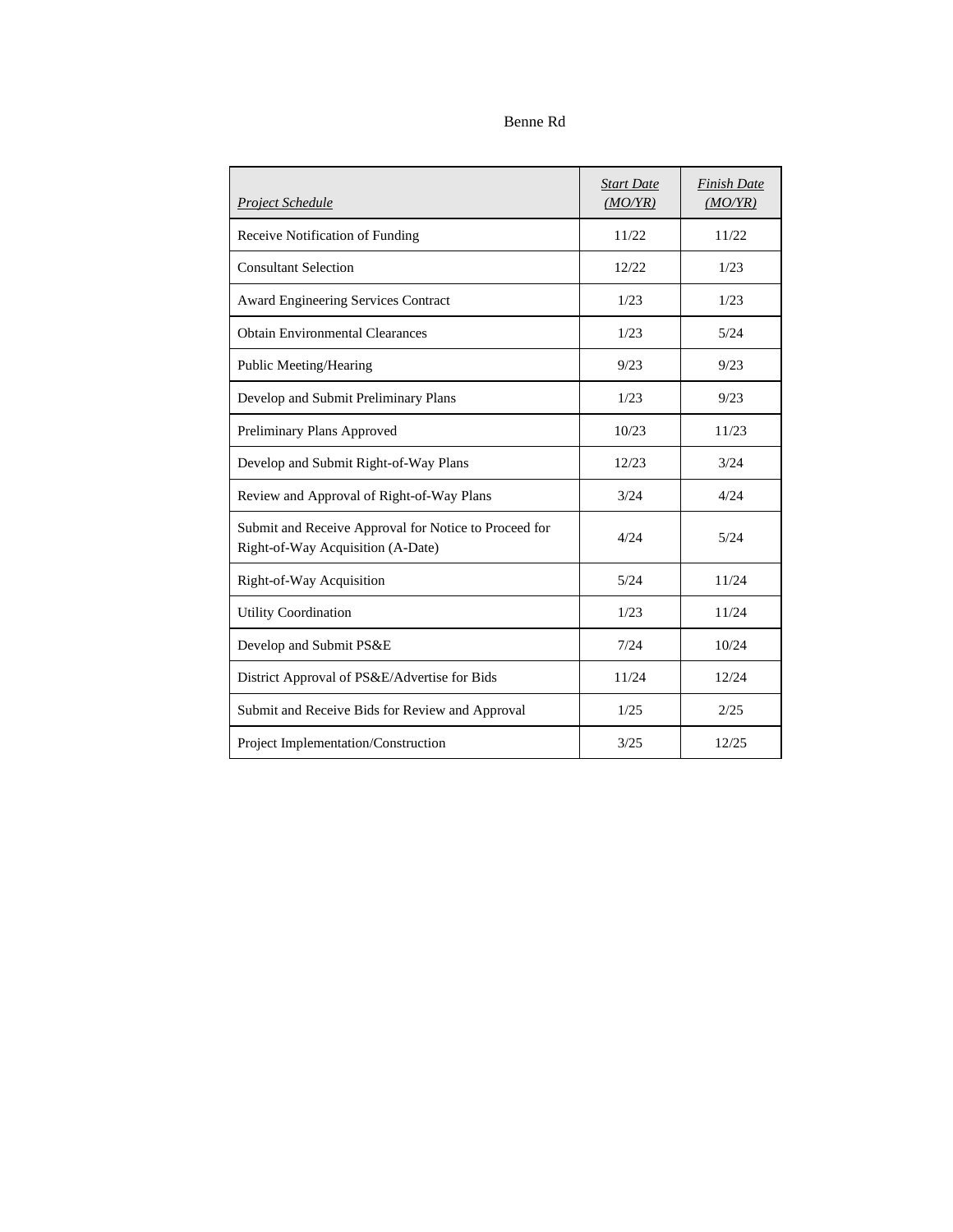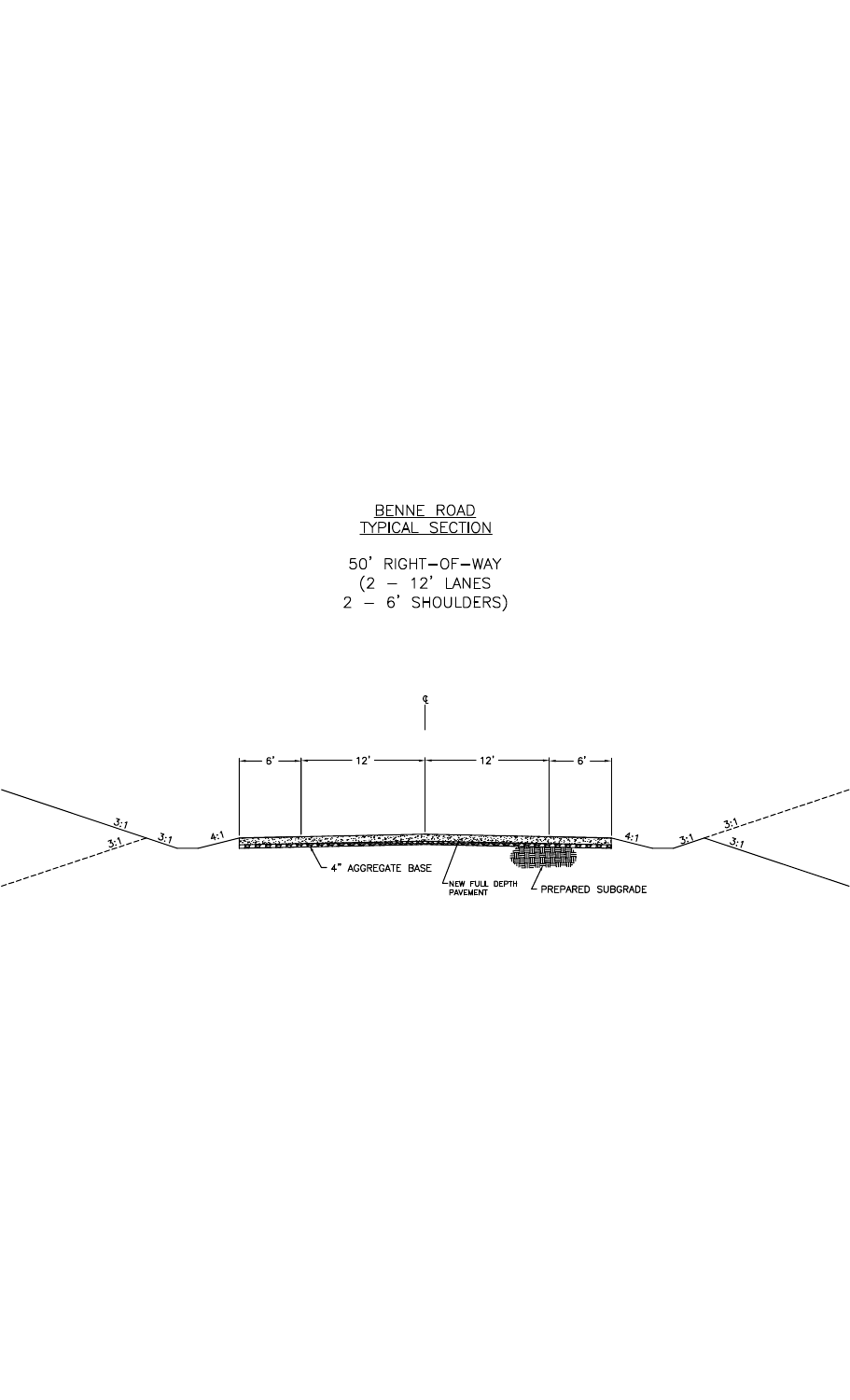ol

# CRASH MODIFICATION FACTORS CLEARINGHOUSE

# **CMF / CRF DETAILS**

CMF ID: 10264

### CHANGE HORIZONTAL CURVE RADIUS FROM X TO Y (FEET)

**DESCRIPTION:** 

PRIOR CONDITION: HORIZONTAL CURVE RADIUS OF X FEET

킈

### CATEGORY: ALIGNMENT

STUDY: STUDY ON MOTORCYCLE SAFETY IN NEGOTIATION WITH HORIZONTAL CURVES IN FLORIDA AND DEVELOPMENT OF CRASH MODIFICATION FACTORS, WANG ET AL., 20

**Star Quality Rating:** 

**FIDELIA (VIEW SCORE DETAILS)** 

**Rating Points Total:** 80

**Crash Modification Factor (CMF)** 

 $-0.208$ 

 $CMF = \frac{\left(\frac{1}{5000}\right)}{\left(\frac{X}{5000}\right)}$  $-0.208$ 

T.

Value:

Y = proposed horizontal curve radius, in feet

 $X =$  existing horizontal curve radius, in feet

**Adjusted Standard Error:** 

**Unadjusted Standard Error:** 

**Crash Reduction Factor (CRF)** 

$$
CRF = 100 * \left(1 - \frac{\left(\frac{Y}{5000}\right)^{-0.208}}{\left(\frac{X}{5000}\right)^{-0.208}}\right)
$$

Value:

Y = proposed horizontal curve radius, in feet

X = existing horizontal curve radius, in feet

**Adjusted Standard Error:** 

**Unadjusted Standard Error:** 

### **Applicability**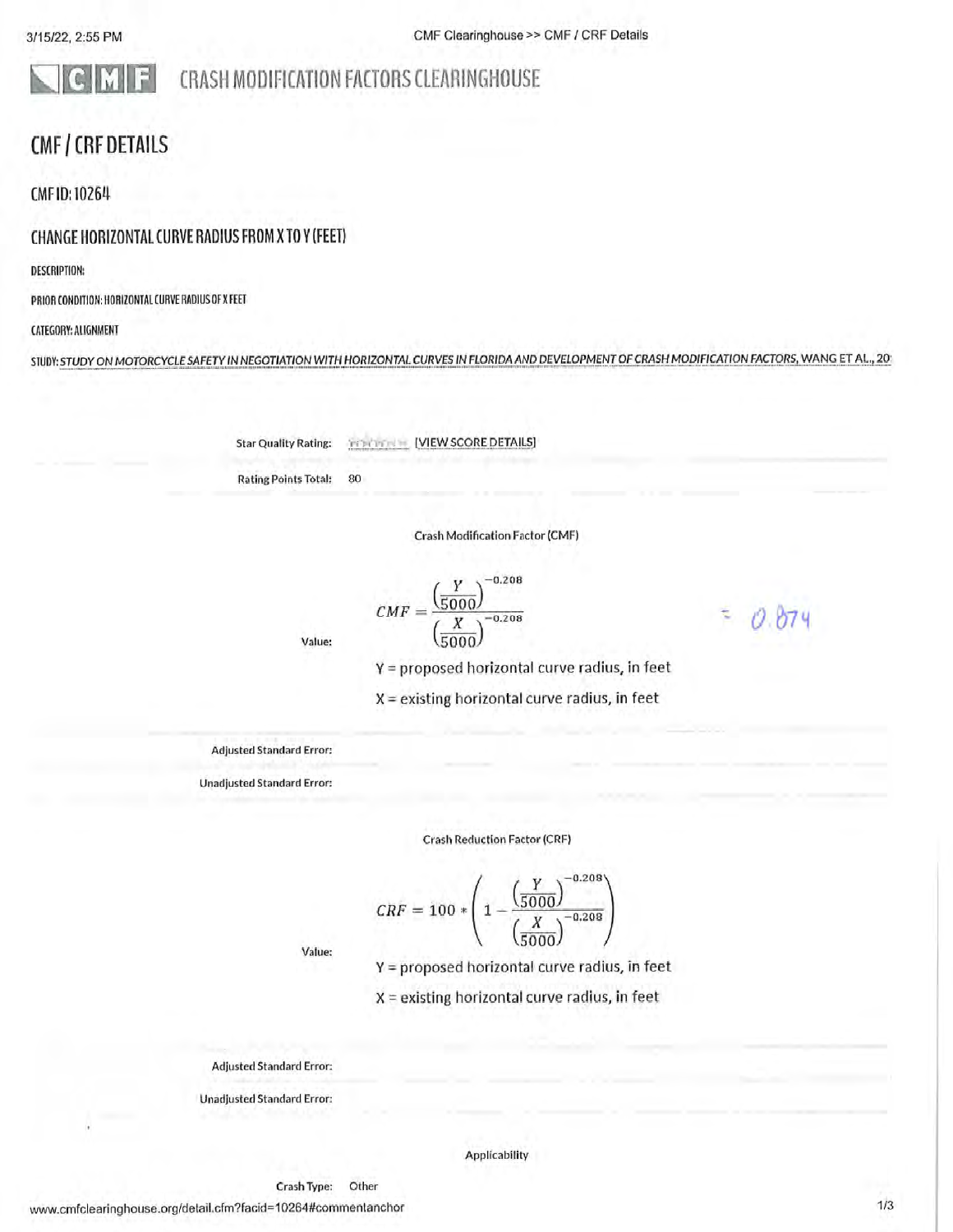### CMF Clearinghouse >> CMF / CRF Details

| Crash Severity:                                                                             | All                                                                                                                                                                                                                                                                                                                                                                                                         |
|---------------------------------------------------------------------------------------------|-------------------------------------------------------------------------------------------------------------------------------------------------------------------------------------------------------------------------------------------------------------------------------------------------------------------------------------------------------------------------------------------------------------|
|                                                                                             | Controlled Service                                                                                                                                                                                                                                                                                                                                                                                          |
| Roadway Types:                                                                              | Not specified                                                                                                                                                                                                                                                                                                                                                                                               |
| and the state and                                                                           |                                                                                                                                                                                                                                                                                                                                                                                                             |
| Number of Lanes:                                                                            | 2<br>a channel and a same<br>The Management of<br>The Constitution of the<br>Country of<br>control and process are pressure<br>in a community to control                                                                                                                                                                                                                                                    |
| zna i u<br>Road Division Type: Undivided                                                    |                                                                                                                                                                                                                                                                                                                                                                                                             |
|                                                                                             | state and in a target the series.                                                                                                                                                                                                                                                                                                                                                                           |
| <b>Speed Limit:</b>                                                                         |                                                                                                                                                                                                                                                                                                                                                                                                             |
|                                                                                             | Christian College                                                                                                                                                                                                                                                                                                                                                                                           |
| Area Type:                                                                                  | Rural<br>area when a line                                                                                                                                                                                                                                                                                                                                                                                   |
| in the program room in                                                                      |                                                                                                                                                                                                                                                                                                                                                                                                             |
| Traffic Volume:<br>control of the state of the                                              | Minimum of 460 to Maximum of 25180 Annual Average Daily Traffic (AADT)<br>in many program in the expectation of<br>control of the support of the second terms of the second second second second second second second second second second second second second second second second second second second second second second second second seco<br>recommendation to the article of<br>The Control of the |
|                                                                                             | Average Traffic Volume: 4269 Annual Average Daily Traffic (AADT)                                                                                                                                                                                                                                                                                                                                            |
|                                                                                             | The first product that the control of the second seconds.<br>The control of the state of<br>The Street Street Street                                                                                                                                                                                                                                                                                        |
| Time of Day:                                                                                | All                                                                                                                                                                                                                                                                                                                                                                                                         |
|                                                                                             | material process participants                                                                                                                                                                                                                                                                                                                                                                               |
|                                                                                             | If countermeasure is intersection-based                                                                                                                                                                                                                                                                                                                                                                     |
| and the company's com-                                                                      |                                                                                                                                                                                                                                                                                                                                                                                                             |
| Intersection Type:                                                                          | <b>Start</b>                                                                                                                                                                                                                                                                                                                                                                                                |
| Intersection Geometry:                                                                      |                                                                                                                                                                                                                                                                                                                                                                                                             |
| services in the service services of the decision<br>and the state of the<br>and the series. | The state with the<br>39,000,000<br>the control and<br>chain and the                                                                                                                                                                                                                                                                                                                                        |
| <b>Traffic Control:</b>                                                                     |                                                                                                                                                                                                                                                                                                                                                                                                             |
| material care in a conservation and                                                         | and not be                                                                                                                                                                                                                                                                                                                                                                                                  |
| Major Road Traffic Volume:                                                                  |                                                                                                                                                                                                                                                                                                                                                                                                             |
|                                                                                             |                                                                                                                                                                                                                                                                                                                                                                                                             |
| <b>Minor Road Traffic Volume:</b>                                                           |                                                                                                                                                                                                                                                                                                                                                                                                             |
|                                                                                             |                                                                                                                                                                                                                                                                                                                                                                                                             |
| Average Major Road Volume:                                                                  |                                                                                                                                                                                                                                                                                                                                                                                                             |
| Average Minor Road Volume:                                                                  |                                                                                                                                                                                                                                                                                                                                                                                                             |
|                                                                                             |                                                                                                                                                                                                                                                                                                                                                                                                             |

#### **Development Details**

| Date Range of Data Used: 2005 to 2015                                     |                                                                                                                                                                                                                                |
|---------------------------------------------------------------------------|--------------------------------------------------------------------------------------------------------------------------------------------------------------------------------------------------------------------------------|
| e da casa                                                                 | A 2011 CONTRACTOR CHARGE CONTRACTOR CONTRACTOR COMMUNICATION CONTRACTOR COMMUNICATION CONTRACTOR AND ANNOUNCEMENT                                                                                                              |
| Municipality:                                                             |                                                                                                                                                                                                                                |
|                                                                           | in and selected the control of the selection of the selection of the selected of the selection of the second construction of the second control of the second control of the second control of the second control of the secon |
| State: FL                                                                 |                                                                                                                                                                                                                                |
| the first control of the control of the<br>construction and the           | the component of the control of the control of the component of the control of the control of the second component of the                                                                                                      |
| Country: USA                                                              |                                                                                                                                                                                                                                |
|                                                                           | THE RESIDENCE CARDING THE COMPANY OF MESSAGE CONTROL CONTROL CONTROL CONTROL OF THE CONTROL CONTROL CONTROL OF THE CONTROL OF THE CONTROL OF THE CONTROL OF THE CONTROL OF THE CONTROL OF THE CONTROL OF THE CONTROL OF THE CO |
| Type of Methodology Used: 7                                               |                                                                                                                                                                                                                                |
| The Control                                                               | A ANNE A LOCAL A LA COMPRESSIÓN DE PROXIMIDADE DE PRODUCTO DE CARDINAL COMPRESSORA DE MENSIONES E PRODUCTOS ANEXES (MA                                                                                                         |
| Sample Size (crashes): 439 crashes                                        |                                                                                                                                                                                                                                |
| the committee and a structure of the state and a structure of<br>but buys | The Community of the Seminary Automatic Community of the Control of Automatic Property of Community of the Modern Property Property of the Modern Property Property of the Modern Property Property of the Modern Property of  |
| Sample Size (miles): 763 miles                                            |                                                                                                                                                                                                                                |
|                                                                           | AND THE RESERVED TO BE RESERVED FOR AND POSSIBILITY ORDER TO PROVIDE THE RESERVED OF THE CONTRACT OF A STATISTIC PROVIDING THE CONTRACTOR                                                                                      |
| Sample Size (mile-years): 8393 mile-years                                 |                                                                                                                                                                                                                                |
|                                                                           | The company's company of the company of the company of the services of the service of the company of the company of the company of the company of the company of the company of the company of the company of the company of t |

#### Other Details

| Included in Highway Safety Manual? | N٥ |
|------------------------------------|----|
|                                    |    |

Date Added to Clearinghouse: Dec-07-2019

Comments: This CMF applies to motorcycle-involved crashes on horizontal curves.

VIEW THE FULL STUDY DETA

EXPORT DETAIL PAGE AS A F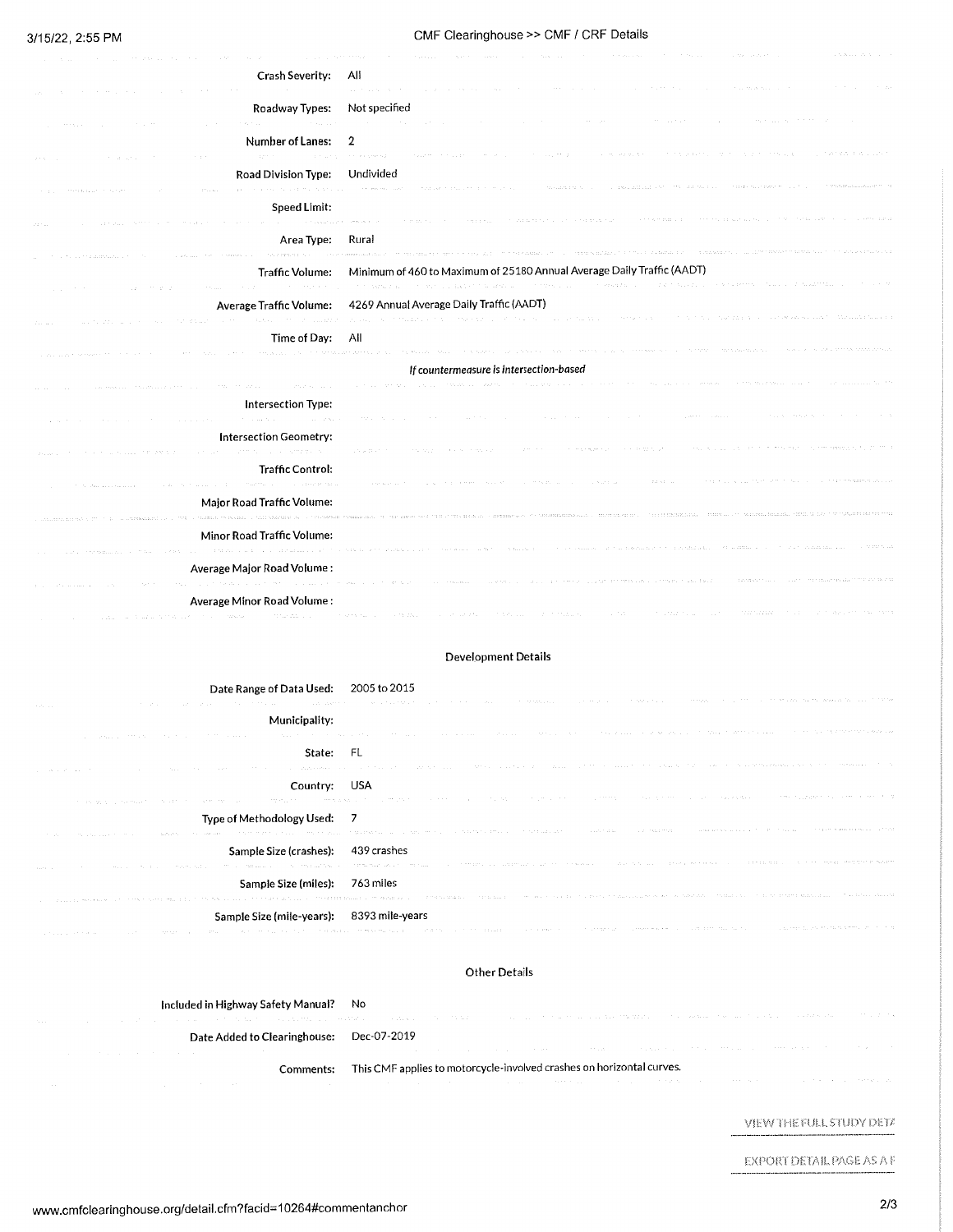#### **CRASH MODIFICATION FACTORS CLEARINGHOUSE** F

# **CMF / CRF DETAILS**

**CMF ID: 9830** 

# INSTALL EDGELINE RUMBLE STRIPS AT HORIZONTAL CURVE

DESCRIPTION: INSTALL EDGELINE RUMBLE STRIPS AT HORIZONTAL CURVE

PRIOR CONDITION: NO PRIOR CONDITION(S)

CATEGORY: ROADWAY

STUDY: SAFETY EVALUATION OF EDGE-LINE RUMBLE STRIPES ON RURAL TWO-LANE HORIZONTAL CURVES, HIMES ET AL., 2017

Star Quality Rating: Yest String [VIEW SCORE DETAILS] Rating Points Total: 120 **Crash Modification Factor (CMF)** Value: 0.75 Adjusted Standard Error: Unadjusted Standard Error: 0.09

### **Crash Reduction Factor (CRF)**

Value: 25 (This value indicates a decrease in crashes)

| progress with the company of the contractor of the company of the company of the company of the company of the | The same of the complete the second the contract of the contract of the contract of the second second contract of the contract of the contract of the contract of the contract of the contract of the contract of the contract                          |
|----------------------------------------------------------------------------------------------------------------|---------------------------------------------------------------------------------------------------------------------------------------------------------------------------------------------------------------------------------------------------------|
| Adjusted Standard Error:                                                                                       | consider the control of the state of the manufacture of the                                                                                                                                                                                             |
|                                                                                                                | ,这个人是一个人的人,我们的人,我们的人,我们也不是一个人,我们的人,我也不是一种地方,我们也不是一个人的人,我们也不是一个人的人,我们也不是一个人的人。                                                                                                                                                                           |
| Unadjusted Standard Error: 9                                                                                   | contract the contract<br>ing the company of the construction of the control of the control of the control of the construction of the control of the construction of the construction of the construction of the construction of the construction of the |

### Applicability

| Crash Type:                                                                            | All<br>a consideration de la construcción de la compactación de la contra de la compactación de la compactación de la                                                                                                                                                                              |
|----------------------------------------------------------------------------------------|----------------------------------------------------------------------------------------------------------------------------------------------------------------------------------------------------------------------------------------------------------------------------------------------------|
| Crash Severity: All<br>the control of the control of the                               | s provided to a progress and search each experience of the second except states of the search that search terms to the search of the                                                                                                                                                               |
| Roadway Types: All                                                                     | ilenin eda sol al servera a antikoma arman alemana este radioaren a edal en este a antikoma enda sen en en arm                                                                                                                                                                                     |
| Number of Lanes: 2                                                                     | од село издадават задово село междуните смита сели сели с мито измето века сели со село во видее со село в вито немогни                                                                                                                                                                            |
| Road Division Type: Undivided<br>the project of the control of the control of the most | in the comparative of the second and the control of the control of the control of the control of the control of the stretch                                                                                                                                                                        |
| Speed Limit:                                                                           | and the second company will be a second contract of the contract of the contract of the second second second state                                                                                                                                                                                 |
| Area Type: Rural<br>contract and the contract of<br><b>Contractor</b>                  | the company of the company of the company of the company of the company of the company of the company of the company                                                                                                                                                                               |
| Traffic Volume:<br><b>Contractor</b>                                                   | Minimum of 412 to Maximum of 4268 Annual Average Daily Traffic (AADT)<br>and the second control of the second control of the second second community of the second of the second second<br>and the pro-                                                                                            |
|                                                                                        | Average Traffic Volume: 1589 Annual Average Daily Traffic (AADT)<br>and which is a substantial contract of the second contract of the contract of the second complete the second contract of the second second contract of the second second contract of the second second second second second se |
| Time of Day: All                                                                       | and the company of the company of the state of the company of the company of the company of the company of the                                                                                                                                                                                     |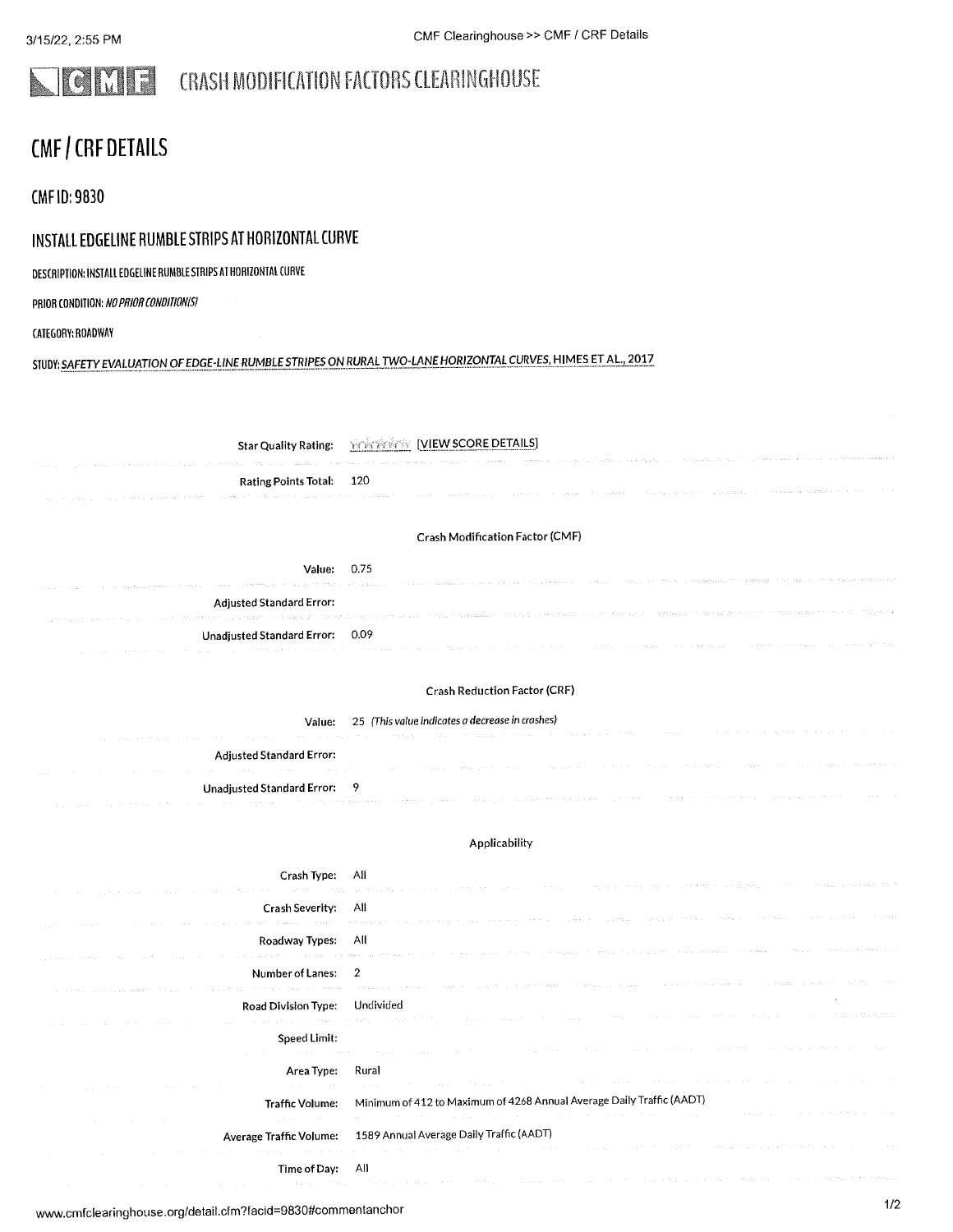#### CMF Clearinghouse >> CMF / CRF Details

#### If countermeasure is intersection-based

| a the same of the contract the most<br>distribution.                                                                                                | The China Andreas State Countries of the Countries of the Care and The Countries and the Countries of State Countries of the<br>control of the determination.<br>the state of the state of the state<br>and managers to decorate                                                        |
|-----------------------------------------------------------------------------------------------------------------------------------------------------|-----------------------------------------------------------------------------------------------------------------------------------------------------------------------------------------------------------------------------------------------------------------------------------------|
| Intersection Type:                                                                                                                                  |                                                                                                                                                                                                                                                                                         |
|                                                                                                                                                     | PERMILL AND INCOMERCY ASSESSMENT OF PERMILL A PARTNERS OF INFORMATION (ASSESSMENT OF STRUCKS AND ACTEDIAL ASSESSMENT OF THE ORIGINAL AND A CONTEMPTATION OF THE CONTEMPTATION OF THE CONTEMPTATION OF THE CONTEMPTATION OF THE                                                          |
| Intersection Geometry:                                                                                                                              |                                                                                                                                                                                                                                                                                         |
| the control of the control                                                                                                                          | The state will be the present that is also awarded that the<br>the control of the state and the control of the control of the state of the<br>the product of the company of the control of the control of the company and the company of the control of the                             |
| Traffic Control:                                                                                                                                    |                                                                                                                                                                                                                                                                                         |
| the project of the state of the state of the state of the state of the                                                                              | and the state of the<br>the company and the control<br>the expertise company<br>The company of the company<br>the March and Constitution<br>control of the control of the con-                                                                                                          |
| Major Road Traffic Volume:                                                                                                                          |                                                                                                                                                                                                                                                                                         |
| The property and the second the contract of the contract of the contract and the contract of the Article                                            | a de la califación de la contrada de la califación de la califación de la califación de la califación de la ca<br>the control of the product of the control of the control of the control of the<br>group of the company of the control of a statement of the first                     |
| Minor Road Traffic Volume:                                                                                                                          |                                                                                                                                                                                                                                                                                         |
|                                                                                                                                                     | PRODUCED POLICE REAL DEALERS PRESENT PROPERTY COMPANY COMMUNICATIONS CONTRACT PROPERTY OF STREET NO STREET OF THE STREET OF THE STREET                                                                                                                                                  |
| Average Major Road Volume:                                                                                                                          |                                                                                                                                                                                                                                                                                         |
| The programme of a warranteed to construct the control of the set of the set of the set of the set of the set<br>make the control make make the co- | and the control of the property of the control of the control of the control of the control of the members substantial control of the control of the control of the control of the control of the control of the control of th<br>the company of the control of the company of the com- |
| Average Minor Road Volume:                                                                                                                          |                                                                                                                                                                                                                                                                                         |
| a consistency is a model of property symptom potential terms of the problem.                                                                        | The community states were assembled and the states of the states of the<br>members for the second state of the form and the control of the state of the second state of the state of the state of                                                                                       |

### **Development Details**

| Date Range of Data Used: 2004 to 2012                                             |                                                                                                                                                                                                                                |
|-----------------------------------------------------------------------------------|--------------------------------------------------------------------------------------------------------------------------------------------------------------------------------------------------------------------------------|
|                                                                                   | Algebra (1992) And the State of the State State State of the State of the State and the State State of the State State State State State State State State State State State State State State State State State State State S |
| Municipality:                                                                     |                                                                                                                                                                                                                                |
| and may appeal appearance of the appearance of the manufacturer of the first term | The many components of progress and the constance of the communication of the communication of the constant of the communication of the constant of the constant of the constant of the constant of the constant of the consta |
| State: KY                                                                         |                                                                                                                                                                                                                                |
| and the con-                                                                      | The group week and the transformation of the constant of the community of a substitution of the community of the community of the community of the community of the community of the community of the community of the communi |
| Country: USA                                                                      |                                                                                                                                                                                                                                |
|                                                                                   |                                                                                                                                                                                                                                |
| Type of Methodology Used: 2                                                       |                                                                                                                                                                                                                                |
|                                                                                   | THE REPORT OF THE PERSON IN FILL STATES TO THE TERM WAS ARRESTED FOR THE TREE ROOM OF THE THE THE TRANSLIN OF THE THE TRANSPORTED AS                                                                                           |
|                                                                                   | Sample Size (crashes): 305 crashes before, 86 crashes after                                                                                                                                                                    |
|                                                                                   | A COUNTY OF A REPORT OF A REPORT OF THE RESIDENCE OF A RESIDENCE OF A RESIDENCE OF A RESIDENCE OF A RESIDENCE OF A RESIDENCE OF A RESIDENCE OF A RESIDENCE OF A RESIDENCE OF A RESIDENCE OF A RESIDENCE OF A RESIDENCE OF A RE |
|                                                                                   | Sample Size (miles): 15.59 miles before, 15.59 miles after                                                                                                                                                                     |
|                                                                                   | A SANGE COMPANY OF A STREET WAS TRANSPORTED TO A STREET AND TO A STREET TO A STREET A STREET OF A STREET AND THE STREET OF A STREET OF A STREET OF A STREET OF A STREET OF A STREET OF A STREET OF A STREET OF A STREET OF A S |
|                                                                                   | Sample Size (miles): 90.38 mile-years before, 34.36 mile-years after                                                                                                                                                           |
| considerable to a website and                                                     | The company of the second terms and the second constant of the second control we constant of the membership of the state of the state of the state of the state of the state of the state of the state of the state of the sta |

#### **Other Details**

|                                   | Included in Highway Safety Manual? No    |                                                                                                                                                                                                                                |
|-----------------------------------|------------------------------------------|--------------------------------------------------------------------------------------------------------------------------------------------------------------------------------------------------------------------------------|
| The company and provided the com- |                                          | The second company and company to the proposed of the transfer that the second company of the second in the second company of the second company of the second company of the second company of the second company of the seco |
|                                   | Date Added to Clearinghouse: Oct-27-2018 |                                                                                                                                                                                                                                |
|                                   |                                          | The Chapter of the Control of the Company of the Control of Constitution of the Company of the Constitution of the Constitution of the Constitution of the Constitution of the Constitution of the Constitution of the Constit |
|                                   |                                          | The CMF is for Total crashes (all types and severities combined).                                                                                                                                                              |
|                                   |                                          | The space of the company of the company well as the second and the second second second consequent to the second second second second second second second second second second second second second second second second seco |

### VIEW THE FULL STUDY DETA

EXPORT DETAIL PAGE AS A F

This suce is funded by the U.S. Department of Transportation Federal Highsvay Administration.<br>In and maintained by the University of North Carolina Highsvay Safety Research Center

For more information, contact Karen Scurry at karen.scurry@dot.gov

The information contained in the Crash Modification Factors (CMF) Clearinghouse is disseminated under the sponsorship of<br>the U.S. Department of Transportation in the interest of information exchange. The U.S. Government as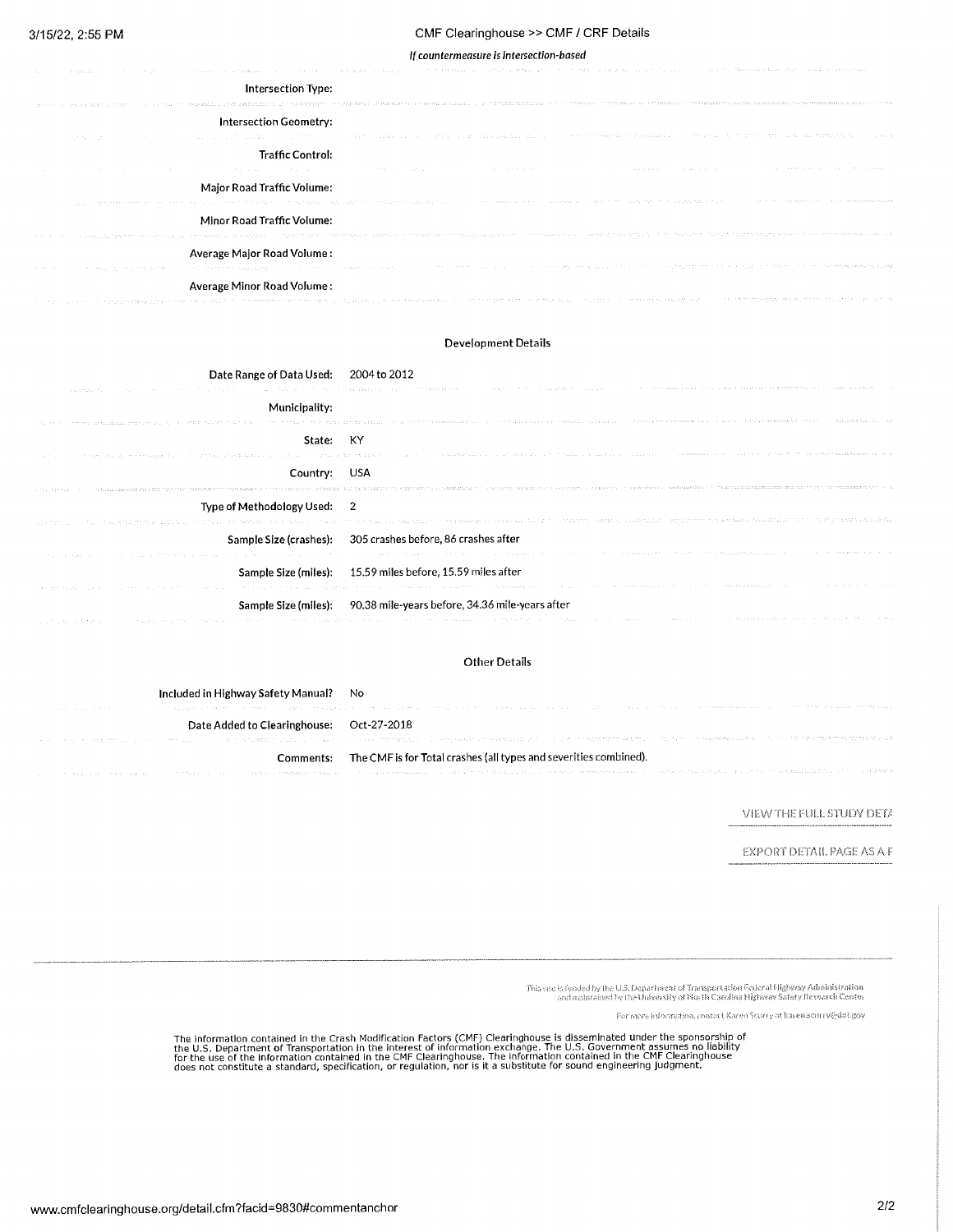### NCMF CRASH MODIFICATION FACTORS CLEARINGHOUSE

# CMF / CRF DETAILS

**CMF ID: 5402** 

## UPGRADE NARROW UNPAVED SHOULDER (< 5 FT) TO WIDE UNPAVED SHOULDER (> 5 FT)

### OESCRIPTION: UPGRADE NARROW UNPAVED SHOULDER (< 5 FT) TO WIOE UNPAVED SHOULDER (> 5 FT)

PRIOR CONDITION: NARROW UNPAVED SHOULDER (< 5 FT)

### CATEGORY: SHOULDER TREATMENTS

### STUOY: EVALUATION OF SAFETY EFFECTIVENESS OF COMPOSITE SHOULDERS, WIDE UNPAVED SHOULDERS, AND WIDE PAVED SHOULDERS IN KANSAS, ZENG ET AL., 2013

| <b>Star Quality Rating:</b>         | [VIEW SCORE DETAILS]<br>熱格外収益                                        |
|-------------------------------------|----------------------------------------------------------------------|
| Rating Points Total:                | 105                                                                  |
|                                     |                                                                      |
|                                     | Crash Modification Factor (CMF)                                      |
| Value: 0.71                         |                                                                      |
| <b>Adjusted Standard Error:</b>     |                                                                      |
| Unadjusted Standard Error:          | 0.048                                                                |
|                                     |                                                                      |
|                                     | <b>Crash Reduction Factor (CRF)</b>                                  |
| Value:                              | 29 (This value indicates a decrease in crashes)                      |
| <b>Adjusted Standard Error:</b>     |                                                                      |
| <b>Unadjusted Standard Error:</b>   | 4.8                                                                  |
| and states.                         |                                                                      |
|                                     | Applicability                                                        |
| Crash Type:                         | All                                                                  |
| <b>Crash Severity:</b>              | All                                                                  |
| <b>Contractor</b><br>Roadway Types: | Major Collector                                                      |
| Number of Lanes:                    | $\overline{2}$                                                       |
| Service St<br>Road Division Type:   | Undivided                                                            |
|                                     |                                                                      |
| Speed Limit:                        |                                                                      |
| Area Type:                          | Rural                                                                |
| <b>Traffic Volume:</b>              | Minimum of 65 to Maximum of 4950 Annual Average Daily Traffic (AADT) |
| Average Traffic Volume:             |                                                                      |
| Time of Day:                        | All                                                                  |
|                                     |                                                                      |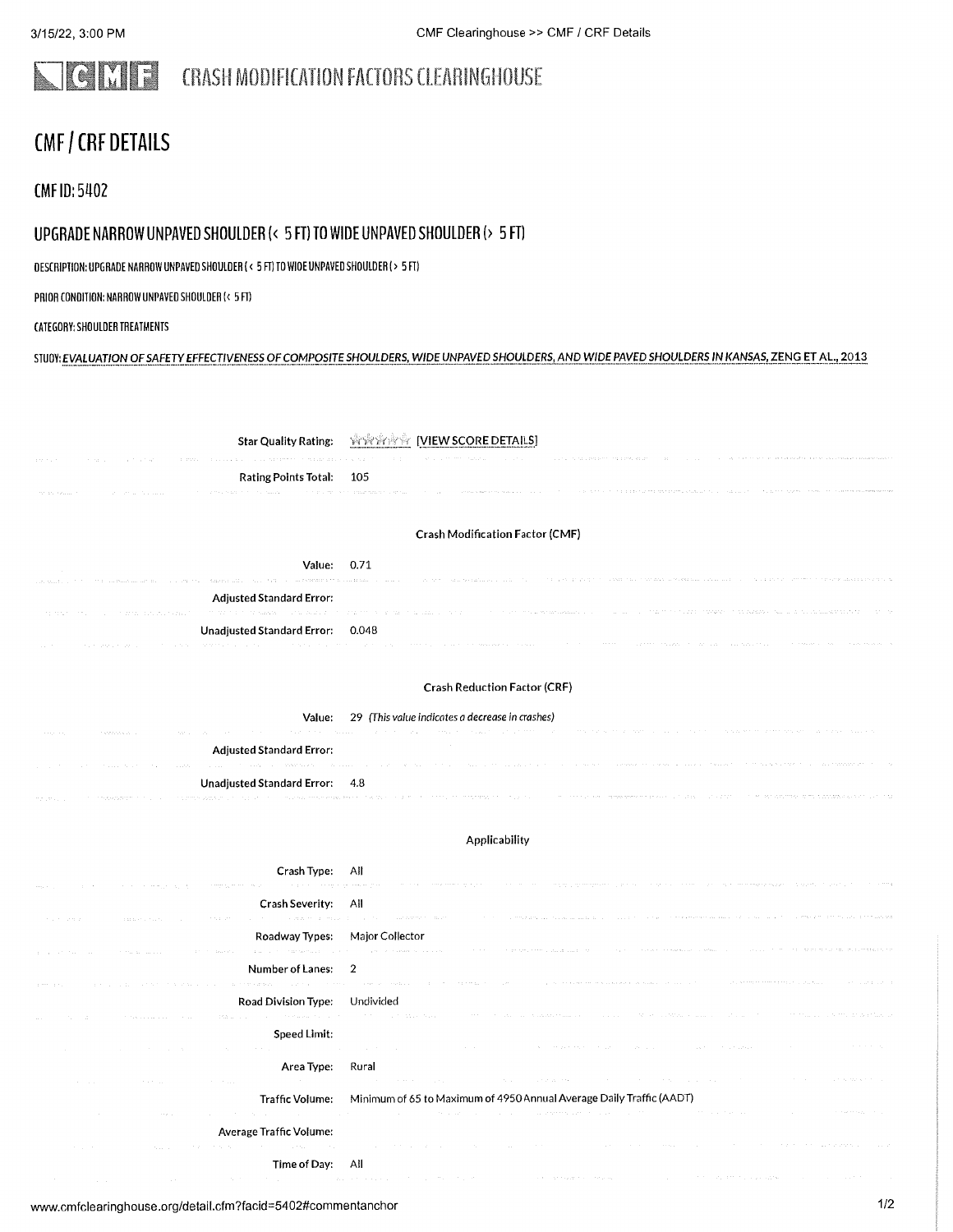#### CMF Clearinghouse >> CMF / CRF Details

If countermeasure is intersection-based

| ing response to the management with the matter of the con-<br>mount of the cut of countries and<br>a through the index about                                                                                                   | e egenar agresiv va esistes - va vituris va ranar mana valencemente va ranacció nacional nacional va constanto manarcamente mentre manarca                                                                                                                  |
|--------------------------------------------------------------------------------------------------------------------------------------------------------------------------------------------------------------------------------|-------------------------------------------------------------------------------------------------------------------------------------------------------------------------------------------------------------------------------------------------------------|
| Intersection Type:                                                                                                                                                                                                             |                                                                                                                                                                                                                                                             |
|                                                                                                                                                                                                                                |                                                                                                                                                                                                                                                             |
| Intersection Geometry:                                                                                                                                                                                                         |                                                                                                                                                                                                                                                             |
| individual control in the 20-                                                                                                                                                                                                  | contract of the state gas<br>The Control Section Control of Commentations and the Control of Control of Control of Control of Control of Control of Control of Control of Control of Control of Control of Control of Control of Control of Control of Cont |
| <b>Traffic Control:</b>                                                                                                                                                                                                        |                                                                                                                                                                                                                                                             |
|                                                                                                                                                                                                                                | ingly a composition the composition of the composition of the composition of the composition of the composition of the composition of the composition of the composition of the composition of the composition of the composit                              |
| Major Road Traffic Volume:                                                                                                                                                                                                     |                                                                                                                                                                                                                                                             |
|                                                                                                                                                                                                                                | TELEVISION TO THE RULE COLLECT AND RESONANCE AND THE CONSTRUCTION OF PERSONAL PROPERTY AND A SAMAL PROTECTIVE AND THE RESONANCE                                                                                                                             |
| Minor Road Traffic Volume:                                                                                                                                                                                                     |                                                                                                                                                                                                                                                             |
|                                                                                                                                                                                                                                | .  Player  . As the case them the component provide a component of the consequence in the component of the component of the component of the component of the component of the component of the component of the compone                                    |
| Average Major Road Volume:                                                                                                                                                                                                     |                                                                                                                                                                                                                                                             |
|                                                                                                                                                                                                                                | RESPONSES TO A RESPONSE TO MARKET PROSPER SOMEONE PROPORTIVE SOMETIME AND THE CONTRACTOR CONTRACTOR CONTRACTOR CONTRACTOR                                                                                                                                   |
| Average Minor Road Volume:                                                                                                                                                                                                     |                                                                                                                                                                                                                                                             |
| Research and the contract of the contract of the model with the contract of the contract of the contract of the contract of the contract of the contract of the contract of the contract of the contract of the contract of th |                                                                                                                                                                                                                                                             |
|                                                                                                                                                                                                                                |                                                                                                                                                                                                                                                             |

### **Development Details**

| Date Range of Data Used: 2000 to 2009 |                                                                                                                                                                                                                                |
|---------------------------------------|--------------------------------------------------------------------------------------------------------------------------------------------------------------------------------------------------------------------------------|
|                                       | The graving and the security of the second term of the second second and the community of the second second second second second second second second second second second second second second second second second second se |
| Municipality:                         |                                                                                                                                                                                                                                |
|                                       | THERE THE ENERGY PHONOMERS TO THE TERMS TO A STATE THE TERMS OF THE CONTRACT OF A STATE TO THE CONTRACT A STATE THAT THE RESIDENT PROPERTY AND RELEASED PROPERTY OF THE RELEASED OF THE RELEASED OF THE RELEASED OF THE RELEAS |
| State: KS                             |                                                                                                                                                                                                                                |
|                                       | TREASED FOR THE RESIDENCE OF THE CONTRACTOR CONTRACT OF THE CONTRACT CONTRACT CONTRACT CONTRACT CONTRACT CONTRACT CONTRACT CONTRACT OF A STREET OF A STREET OF A STREET OF A STREET OF A STREET OF A STREET OF A STREET OF A S |
| Country: USA                          |                                                                                                                                                                                                                                |
|                                       | 11 STREED, STATE CONSTRUERS THE COLOR CONTRACTOR STATE STATE OF STREET CONSTRUCTIONS SECTIONS AND THE CONSTRUCTION OF THE SECTION OF THE SECOND CONSTRUCTION OF THE CONSTRUCTION OF THE ORDER OF THE ORDER OF THE ORDER OF THE |
| Type of Methodology Used: 7           |                                                                                                                                                                                                                                |
|                                       | THE PROPERTY OF THE RESIDENCE OF THE RESIDENCE OF THE RESIDENCE OF THE RELEASED OF THE PROPERTY OF A RELEASED ON THE PROPERTY OF THE PROPERTY OF THE PROPERTY OF THE PROPERTY OF THE PROPERTY OF THE PROPERTY OF THE PROPERTY  |
| Sample Size (crashes): 3135 crashes   |                                                                                                                                                                                                                                |
| The state of the state of the         | is page in the same house of moneys has some server three house in the security in the three three three at a time of the set                                                                                                  |

#### **Other Details**

| Included in Highway Safety Manual? No    |                                                                                                                                                                                                                                        |
|------------------------------------------|----------------------------------------------------------------------------------------------------------------------------------------------------------------------------------------------------------------------------------------|
|                                          | The Contract Construction of the Construction of the Construction of the Construction of the Construction of the Construction of the Construction of the Construction of the Construction of the Construction of the Construct         |
| Date Added to Clearinghouse: Jan-09-2014 |                                                                                                                                                                                                                                        |
|                                          | The Colorador of the company of the company of the company of the controller of the control of the company of the company of the company of the company of the company of the control of the control of the control of the con         |
| Comments:                                | The cross sectional model compares narrow unpaved shoulders to wide unpaved shoulders. There are more crashes<br>the sample, specifically associated with the category "wide paved shoulders," that wasn't included in the summary sta |
|                                          | A 2012 THE REPORTED THE RESERVED PROPERTY OF A RESERVED THAT AN ARREST MANUFACTURE TO A PROPERTY OF THE CONSTRUCTION OF THE CONSTRUCTION OF THE CONSTRUCTION OF THE CONSTRUCTION OF THE CONSTRUCTION OF THE CONSTRUCTION OF TH         |

VIEW THE FULL STUDY DETA

EXPORT DETAIL PAGE AS A F

This site is funded by the U.S. Department of Transportation Federal Highway Administration<br>In the University of North Caralina Highway Safety Research Center

For more information, contact Karen Scurry at karen scurry@dot.gov

The information contained in the Crash Modification Factors (CMF) Clearinghouse is disseminated under the sponsorship of<br>the U.S. Department of Transportation in the interest of information exchange. The U.S. Government as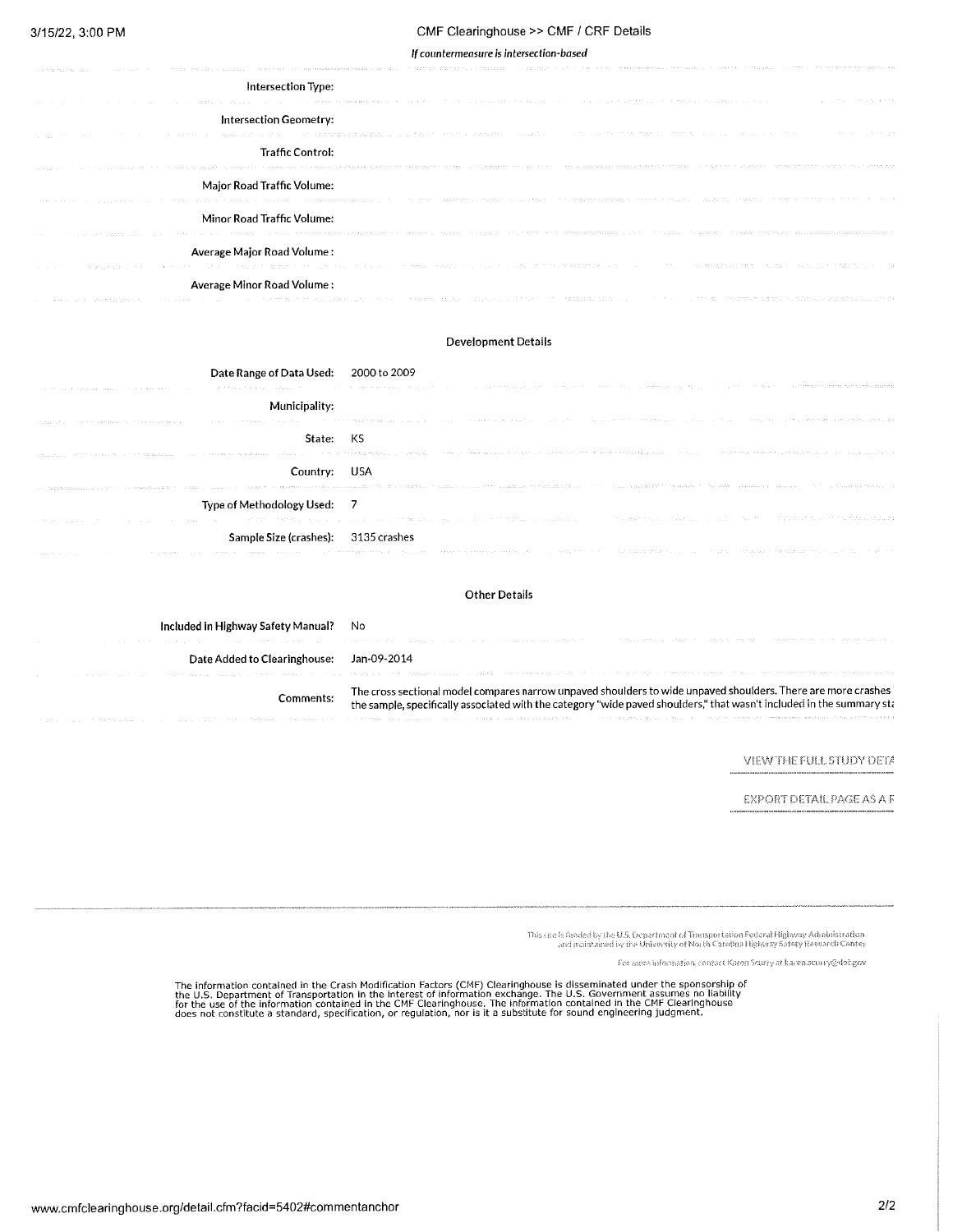# **St. Charles County Highway Dept.**

301 N 3rd St St Charles, MO 63301 (636) 949-7305

Benne Rd Near Route D Date Start: 3/16/2022 Latitude: 38' 42.3571 North Longitude: 90' 49.9983 West Benne Rd Near Route D ADT 3-16-22

| Start         | Wed                                    | 3/16/2022                              | Thu                                    | 3/17/2022                | Fri            | 3/18/2022          |                                        | Daily Average                                   |
|---------------|----------------------------------------|----------------------------------------|----------------------------------------|--------------------------|----------------|--------------------|----------------------------------------|-------------------------------------------------|
| Time          | A.M.                                   | P.M.                                   | A.M.                                   | P.M.                     | A.M.           | P.M.               | A.M.                                   | P.M.                                            |
| 12:00         | $\star$                                | 14                                     | $\pmb{0}$                              | $\star$                  | $\star$        | $\star$            | 0                                      | 14                                              |
| 12:15         | $\star$                                | 15                                     | $\pmb{0}$                              | $\star$                  |                | $\star$            | 0                                      | $15\,$                                          |
| 12:30         | $\ast$                                 | 18                                     | $\overline{1}$                         | $\star$                  |                | $\star$            | 1                                      | $18$                                            |
| 12:45         | $\star$                                | 12                                     | $\overline{0}$                         | $\pmb{\ast}$             |                | $\star$            | 0                                      | 12                                              |
| 01:00         | *                                      | $10$                                   |                                        | $\star$                  |                | $\star$            | $\overline{\mathbf{c}}$                | $10$                                            |
| 01:15         | $\star$                                | 12                                     | $\frac{2}{0}$                          | $\star$                  |                | $\star$            | 0                                      | 12                                              |
| 01:30         | $\star$                                |                                        | $\pmb{0}$                              | $\star$                  | $\star$        | $\star$            | 0                                      | $10\,$                                          |
| 01:45         | $\star$                                | $\begin{array}{c} 10 \\ 6 \end{array}$ | $\mathbf 0$                            | $\star$                  |                | $\star$            | $\mathsf 0$                            | $\,6\,$                                         |
| 02:00         | $\star$                                |                                        |                                        | $\star$                  |                | $\star$            | 0                                      | $18$                                            |
| 02:15         | $\star$                                | $\frac{18}{22}$                        | $\begin{matrix} 0 \\ 0 \end{matrix}$   | $\star$                  |                | $\star$            | $\mathsf 0$                            | 22                                              |
| 02:30         | $\pmb{\ast}$                           | 18                                     | 0                                      | $\star$                  |                | $\star$            | 0                                      | $18$                                            |
| 02:45         | $\star$                                | 24                                     | $\overline{0}$                         | $\star$                  |                | $\star$            | 0                                      | 24                                              |
| 03:00         | $\star$                                | $20\,$                                 | 0                                      | $\star$                  |                | $\star$            | 0                                      | $20\,$                                          |
| 03:15         | $\star$                                | 18                                     | $\mathbf 0$                            | $\star$                  |                | $\star$            | $\overline{0}$                         | $18$                                            |
| 03:30         | $\star$                                | 18                                     | $\mathbf{1}$                           | $\star$                  |                | $\star$            | 1                                      | $18$                                            |
| 03:45         | $\star$                                | 16                                     | $\mathbf{1}$                           | $\star$                  |                | $\star$            | $\mathbf{1}$                           | $16\,$                                          |
| 04:00         | *                                      | 17                                     | $\bf{0}$                               | $\ast$                   |                | $\star$            | 0                                      | $17\,$                                          |
| 04:15         |                                        | 16                                     | $\mathbf 0$                            | $\star$                  |                | $\star$            | 0                                      | ${\bf 16}$                                      |
| 04:30         | $\star$                                | 21                                     | $\pmb{0}$                              | $\star$                  | $\star$        | $\star$            | 0                                      | 21                                              |
| 04:45         | $\pmb{\ast}$                           | 23                                     | $\mathbf{1}$                           | $\star$                  |                | $\star$            | $\mathbf{1}$                           | 23                                              |
| 05:00         | $\star$                                | 31                                     |                                        | $\star$                  |                | $\star$            |                                        | 31                                              |
| 05:15         | $\star$                                | 15                                     | $\frac{3}{2}$                          | $\star$                  |                | $\star$            | $\frac{3}{2}$                          | 15                                              |
| 05:30         | $\star$                                | 17                                     |                                        | $\star$                  |                | $\star$            | $\overline{\mathbf{c}}$                | $17\,$                                          |
| 05:45         | $\star$                                | 15                                     | $\frac{2}{8}$                          | $\star$                  |                | $\star$            | $\bf 8$                                | 15                                              |
| 06:00         | $\star$                                | 13                                     |                                        | $\star$                  | $\star$        | $\star$            |                                        | 13                                              |
| 06:15         | $\star$                                | 20                                     | $\begin{array}{c} 8 \\ 17 \end{array}$ | $\star$                  |                | $\star$            | 8<br>17                                | $20\,$                                          |
|               | $\star$                                | 18                                     |                                        | $\star$                  |                | $\star$            |                                        |                                                 |
| 06:30         | $\star$                                |                                        | 22<br>12                               | $\star$                  |                | $\star$            | $22\,$<br>12                           | 18                                              |
| 06:45         | *                                      | 20                                     | 16                                     | $\star$                  |                | $\star$            | 16                                     | $20\,$<br>$\,$ 8 $\,$                           |
| 07:00         | $\star$                                | $\bf8$<br>11                           | 16                                     | $\star$                  |                | $\star$            |                                        |                                                 |
| 07:15         | $\star$                                |                                        |                                        | $\star$                  | $\star$        | $\star$            | 16                                     | $11$                                            |
| 07:30         | $\star$                                | $\bf{8}$<br>$\overline{7}$             | 21                                     | $\star$                  |                | $\star$            | 21                                     | $\bf 8$                                         |
| 07:45         | $\star$                                |                                        | 29                                     | $\star$                  | $\star$        | $\star$            | ${\bf 29}$                             | $\overline{7}$                                  |
| 08:00         | $\star$                                | 11                                     | 12                                     | $\star$                  |                | $\star$            | 12                                     | $11$                                            |
| 08:15         | $\star$                                | $\boldsymbol{9}$                       | 14                                     | $\star$                  |                | $\star$            | 14                                     | $\boldsymbol{9}$                                |
| 08:30         | $\star$                                | 11                                     | $18$                                   | $\star$                  |                | $\star$            | 18                                     | 11                                              |
| 08:45         |                                        | $\,$ 6 $\,$                            | 20                                     | $\star$                  | $\star$        | $\star$            | $20\,$                                 | $\,6\,$                                         |
| 09:00         | $10\,$                                 | 3                                      | $\mathbf{1}$<br>$\star$                | $\star$                  |                | $\star$            | 6                                      |                                                 |
| 09:15         | $12$                                   | $\overline{\mathbf{4}}$                | $\star$                                | $\star$                  |                | $\star$            | 12                                     | $\begin{array}{c} 3 \\ 4 \\ 2 \\ 3 \end{array}$ |
| 09:30         | 19                                     | $\overline{\mathbf{c}}$                | $\star$                                | $\star$                  |                | $\star$            | 19                                     |                                                 |
| 09:45         | 13                                     | $\overline{3}$                         |                                        |                          |                |                    | 13                                     |                                                 |
| 10:00         | $10\,$                                 | $\overline{\mathbf{c}}$                | $\star$<br>$\star$                     | $\star$<br>$\star$       | $\ast$         | $\star$<br>$\star$ | $10$                                   | $\begin{array}{c} 2 \\ 1 \end{array}$           |
| 10:15         | 12                                     | $\mathbf{1}$                           |                                        |                          |                | $\star$            | 12                                     |                                                 |
| 10:30         | $\begin{array}{c} 8 \\ 14 \end{array}$ | $\mathbf{1}$                           | $\star$                                | $\star$<br>$\star$       |                |                    | $\begin{array}{c} 8 \\ 14 \end{array}$ | $\overline{1}$                                  |
| 10:45         |                                        | $\pmb{0}$                              | $\star$                                | $\star$                  | $\star$        | $\star$<br>$\star$ |                                        | $\pmb{0}$                                       |
| 11:00         | 6                                      | 1                                      |                                        |                          |                |                    | 6                                      | $\mathbf{1}$                                    |
| 11:15         | 10                                     | $\overline{c}$                         |                                        |                          |                |                    | 10                                     | $\boldsymbol{2}$                                |
| 11:30         | $\overline{\mathbf{c}}$                | 1                                      |                                        |                          |                | $\star$            | 2                                      | 1                                               |
| 11:45         | 14                                     | $\pmb{0}$                              |                                        |                          |                |                    | 14                                     | $\overline{0}$                                  |
| Total         | 130                                    | 568                                    | 227                                    | $\mathbf 0$              | $\Omega$       | $\mathbf 0$        | 352                                    | 568                                             |
| Combined      | 698                                    |                                        |                                        | 227                      | $\pmb{0}$      |                    |                                        | 920                                             |
| Total         |                                        |                                        |                                        |                          |                |                    |                                        |                                                 |
| Peak          | 09:00                                  | 04:15                                  | 07:00<br>$\blacksquare$                | $\overline{\phantom{a}}$ | $\blacksquare$ | $\blacksquare$     | 07:00                                  | 04:15                                           |
| Vol.          | 54                                     | 91                                     | 82                                     |                          |                |                    | 82                                     | 91                                              |
| <b>P.H.F.</b> | 0.711                                  | 0.734                                  | 0.707                                  |                          |                |                    | 0.707                                  | 0.734                                           |
| ADT           |                                        | ADT 920                                | AADT 920                               |                          |                |                    |                                        |                                                 |